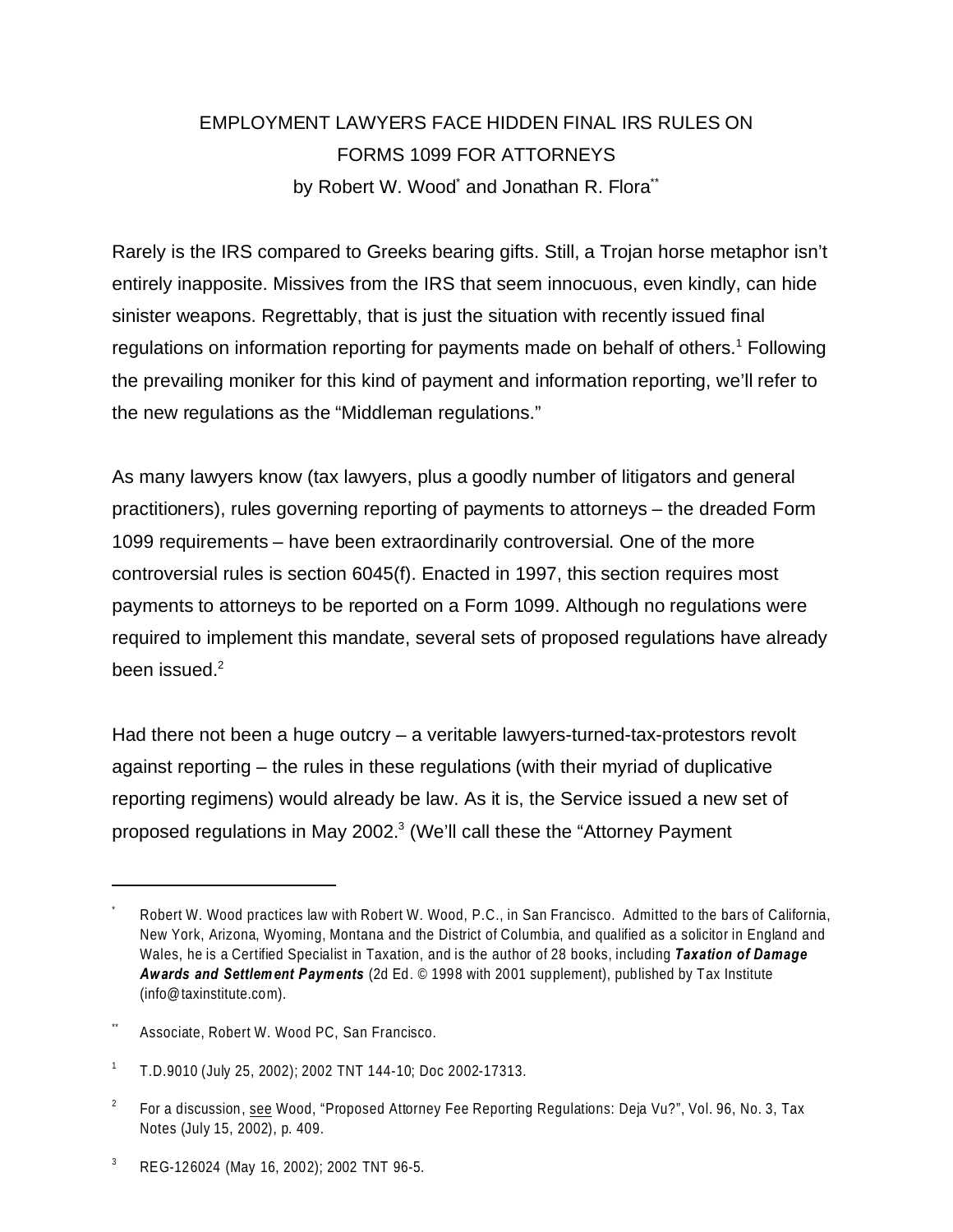regulations.") Though the proposed Attorney Payment regulations are certainly not perfect, it seemed lawyers could rest easy for a spell knowing that they would not become effective until two months after they are finalized.

# Wheel in the Trojan Horse

That was then. Sighs of relief about effective dates are turning to squeals of torment, or at least groans of anguish. The Service has just rolled out final Middleman regulations, ostensibly aimed at escrow agents and others who make payments on behalf of another person. They are effective January 1, 2003. Yawn.

Low and behold, lurking in the belly of the Middleman regulations are reporting rules for payments by and to attorneys and clients, rules that have little to do with escrow agents, and lots more to do with an acidic split in the Federal Circuits and the revolt over the Attorney Payment regulations. But we are getting slightly ahead of ourselves.

There is a well publicized rift between the Federal Circuits on the question of whether the portion of a damage award or settlement payment used to pay fees of a plaintiff's attorney is includible in the gross income of the plaintiff. Some Circuits hold that a plaintiff must include attorneys' fees in his gross income, while others allow him to exclude those fees and report only the net amount he receives. $4$  When attorneys' fee payments are included in a plaintiff's gross income, the plaintiff is generally entitled to a deduction, but it is typically a miscellaneous itemized expense. The uninitiated may not see much difference between an exclusion and a deduction. But, as we all know, the benefit of this deduction is often reduced (and can be virtually eliminated) because of the alternative minimum tax regime.<sup>5</sup> Plus, sections 67 and 68 impose further haircuts on the deduction.<sup>6</sup>

<sup>4</sup> *Compare Sinyard v. Commissioner*, 268 F.3d 756 (9th Cir. 2001), cert. denied sub nom. *Sinyard v. Rossotti* (70 U.S.L.W. 3598, June 10, 2002) (including fees in plaintiff's income), *Estate of Clarks v. United States,* 202 F.3d 854 (6th Cir. 2000*)* (excluding fees from plaintiff's income).

<sup>5</sup> *See* §56(b)(1)(A).

<sup>6</sup> Section 67 generally allows a deduction only to the extent it exceeds 2% of the taxpayer's adjusted gross income. Section 68 also reduces certain allowable itemized deductions by three percent based on the extent a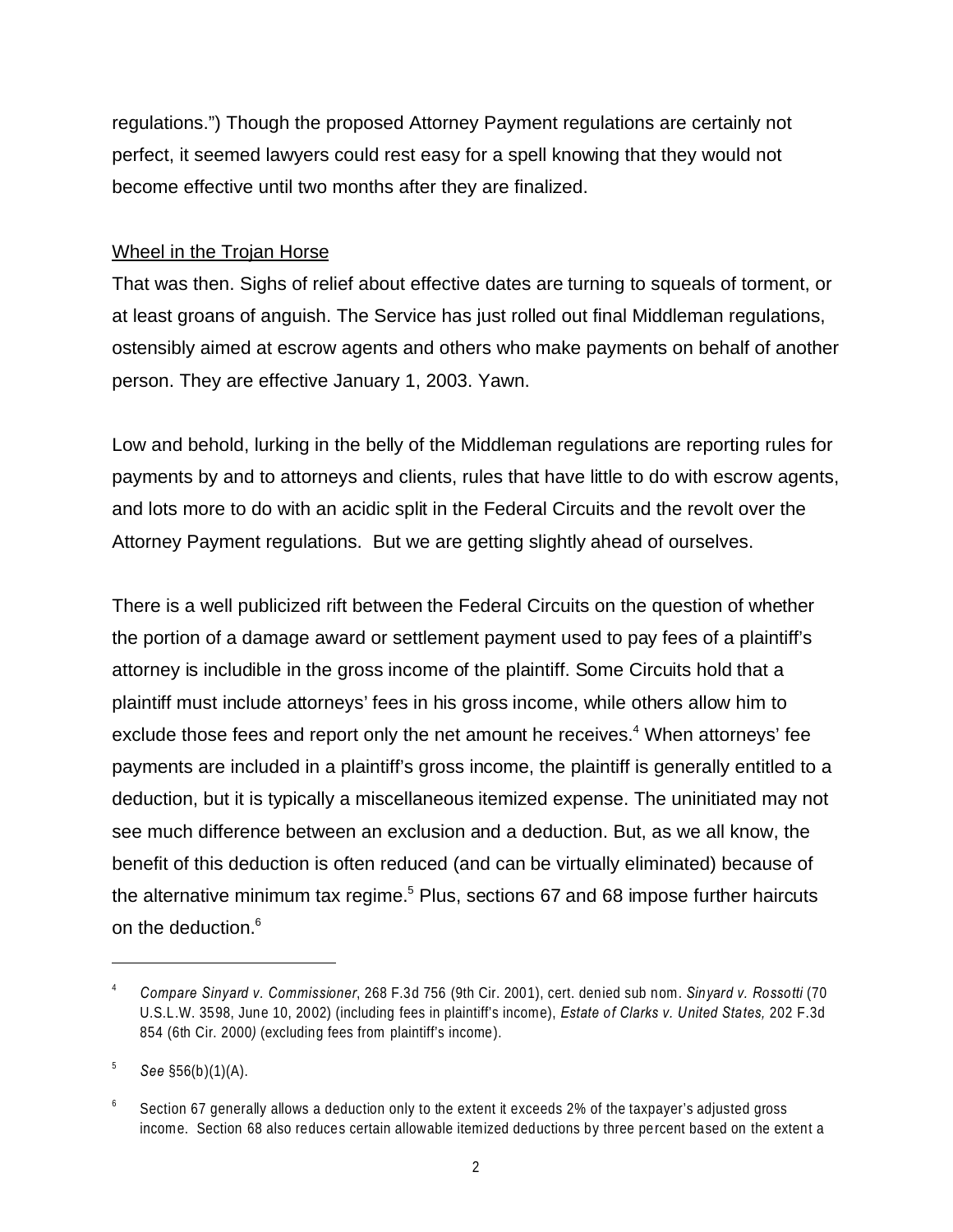Up to now, the reporting rules have not been explicit in requiring a payor to issue a Form 1099 to the client for the attorney payment in those states and Circuits holding that an attorney payment is gross income to the client. This may seem like splitting hairs (what else do lawyers do?), but a plaintiff who does not receive a Form 1099 showing the attorneys' fees at least has more of a fighting chance.

It is not surprising that this legal nicety would one day end, particularly given the controversy surrounding the hotly divided circuit courts on this issue. But, it seemed likely that the Service would put the controversy to rest only through final Attorney Payment regulations. After all, even the Service has referred to the Attorney Payment regulations as those "relating to the reporting of payments of gross proceeds to attorneys."<sup>7</sup>

Much like a game of football when suddenly several players start playing rugby, the Service has done a kind of end run (okay, no more sports metaphors) and put the new 1099-for-attorneys-fees-gotcha in a plain brown wrapper (or, if you prefer, a wooden horse) – the Middleman regulations. This will catch a lot of people off guard, particularly plaintiffs' lawyers who have been fighting about the likely effects the Attorney Payment regulations will have. The working assumption has been that it would be some time before those rules were finished.

# Surprise!

# Gross Income Reportable to a Plaintiff

The Middleman regulations, in addition to providing rules for who must report payments made on behalf of another (discussed below), also include a rule for the amount a payor

taxpayer's gross income exceeds the "threshold amount," which for 2002 is \$137,300.

<sup>7</sup> Preamble, T.D. 9101 (2002). The description also states the regulations "clarify the amount to be reported," which we suppose in hindsight should have been a red flag. Moreover, a proposed version of these regulations issued in October 2000 contained a version of the attorney payment rule. REG-246249-96; 2000 TNT 205-54 (Oct. 17, 2000).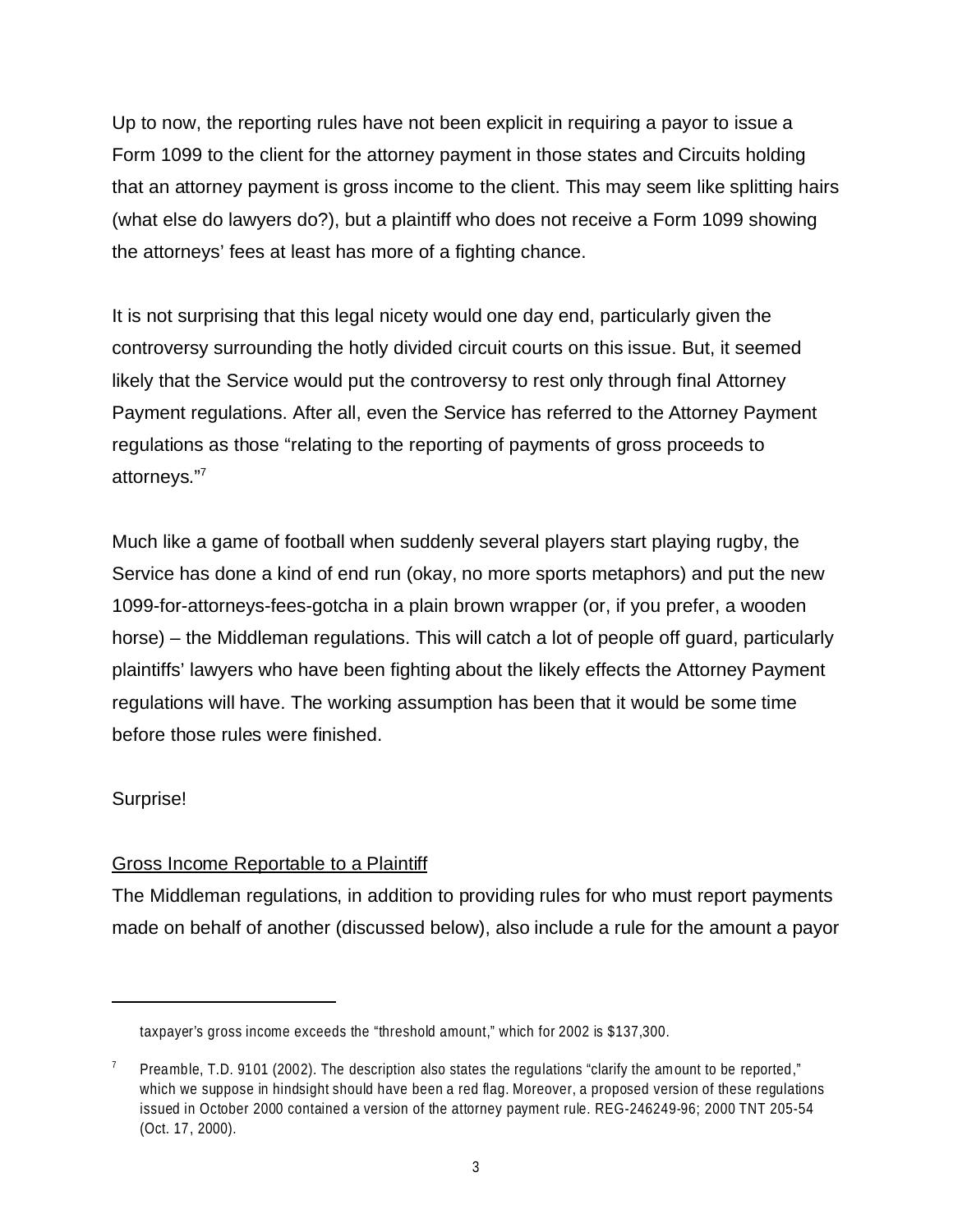must report when a payee takes deductions from the payment.<sup>8</sup> Beginning in 2003, a payor must report the amount includible in the gross income of the payee before fees, commissions, expenses or other amounts have been deducted.<sup>9</sup> This rule applies "whether the payment is made jointly *or separately to the payee and another person*." *Id.* (emphasis added).

The examples in the Middleman regulations make clear that this rule controls whether a defendant must report to a plaintiff the payments the defendant makes to the plaintiff's lawyer that represent the lawyer's own fees.<sup>10</sup> The Middleman regulations generally require a defendant to issue a plaintiff a Form 1099 that *includes* the attorneys' fee payment whenever that payment is includible in the plaintiff's gross income.

**Example 1.** Attorney represents Client in a claim for lost profits against Defendant. It settles for \$140,000. Defendant issues a \$40,000 check to Attorney and a \$100,000 check to Client. Under the law that applies to the Client, Client is required to include a portion of the recovery that pays his attorneys' fees in his gross income.

The Middleman regulations now require (beginning in 2003) that Defendant issue a Form 1099 to Client showing \$140,000.<sup>11</sup> But, reporting would not be required if the payment was not includible in Client's gross income. Of course, defendants pay recoveries in Circuits in which a plaintiff must include the amount, in Circuits in which he must not, and in Circuits that have not issued decisions on the issue.<sup>12</sup> The regulations

<sup>8</sup> Reg. §1.6041-1(f).

<sup>9</sup> Reg. §1.6041-1(f).

<sup>&</sup>lt;sup>10</sup> Reg.  $$1.6041-1(f)(2)$ , Example one.

 $11$  Reg. §1.6041(f)(2) Ex. 2.

<sup>&</sup>lt;sup>12</sup> The Circuits that have issued decisions on this issue are the Court of Appeals for the Third, Fourth, Fifth, Sixth, Seventh, Ninth and Eleventh Circuits. For a discussion, see Wood, "The Plight of the Plaintiff: The Tax Treatment of Legal Fees; Vol. 81, No. 7 Tax Notes (Nov 16, 1998), p.907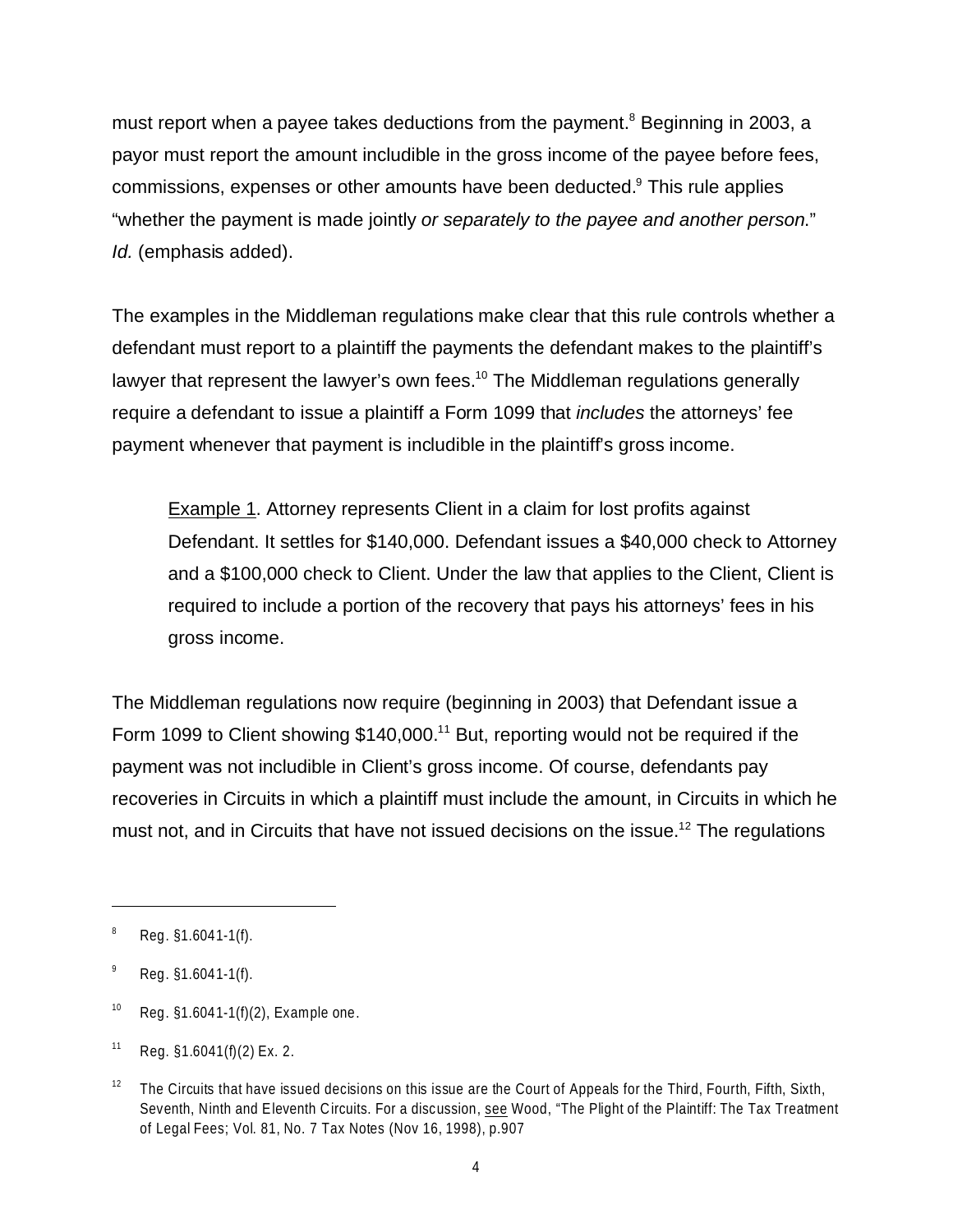try to resolve this disparity by requiring a defendant to report the amount that is includible in the plaintiff's gross income under "applicable law."

A defendant, then, to comply with section 6041, must analyze the substantive law on attorneys' fees inclusion as it applies to a plaintiff before he reports a payment. This is even more tricky than it may seem. Not only have some Circuits not yet ruled on this issue, the IRS has assumed a restrictive stance — it contends that even in those Circuits that permit a plaintiff to exclude attorneys fees, that rule applies only to taxpayers who reside in certain states within those Circuits.<sup>13</sup>

#### Section 6041 and Middlemen

So much for the big surprise in the Middleman regulations. Let's turn to the portion of the Middleman regulations that really deals with middlemen — after all, this is the ostensible reason for the regulations.

Section 6041 contains the general reporting rule for payments of \$600 or more made in the course of a trade or business. It requires a payor to report for payments of salaries, wages, compensation, fees and other forms of fixed or determinable income.<sup>14</sup> Some limitations are built into the general rule. For example, section 6041 does not apply to reporting payments outside of a trade or business. Thus, it does not apply to legal fees paid for a divorce since those are personal expenses.<sup>15</sup> It also does not apply to payments that are not gross income to the payee.<sup>16</sup> For example, settlement payments

<sup>13</sup> Those states are Alabama, Michigan and Texas. *See Cotnam v. Commissioner*, 263 F.2d 119 (5th Cir. 1959), *aff'g. in part and rev'g. in part* 28 T.C. 947 (1957); *Srivastava v. Commissioner*, 220 F.3d 353 (5th Cir. 2000); *Estate of Clarks v. United States*, 202 F.3d 854 (6th Cir. 2000). The IRS issued MSSP Audit Guide for Lawsuit Awards and Settlements (1 Jan 2001), 2001 TNT 18-6, in which it stated "taxpayers should not be allowed to net the proceeds of the direct payment of attorneys' fees in all cases arising under any law other than Alabama, Michigan and Texas."

 $14$  §6041(a).

<sup>15</sup> Rev. Rul. 85-101, 1985-2 C.B. 301 (1985).

<sup>16</sup> See, e.g*.*, Ltr Rul. 8722088, 1987 WL 420654 (1987).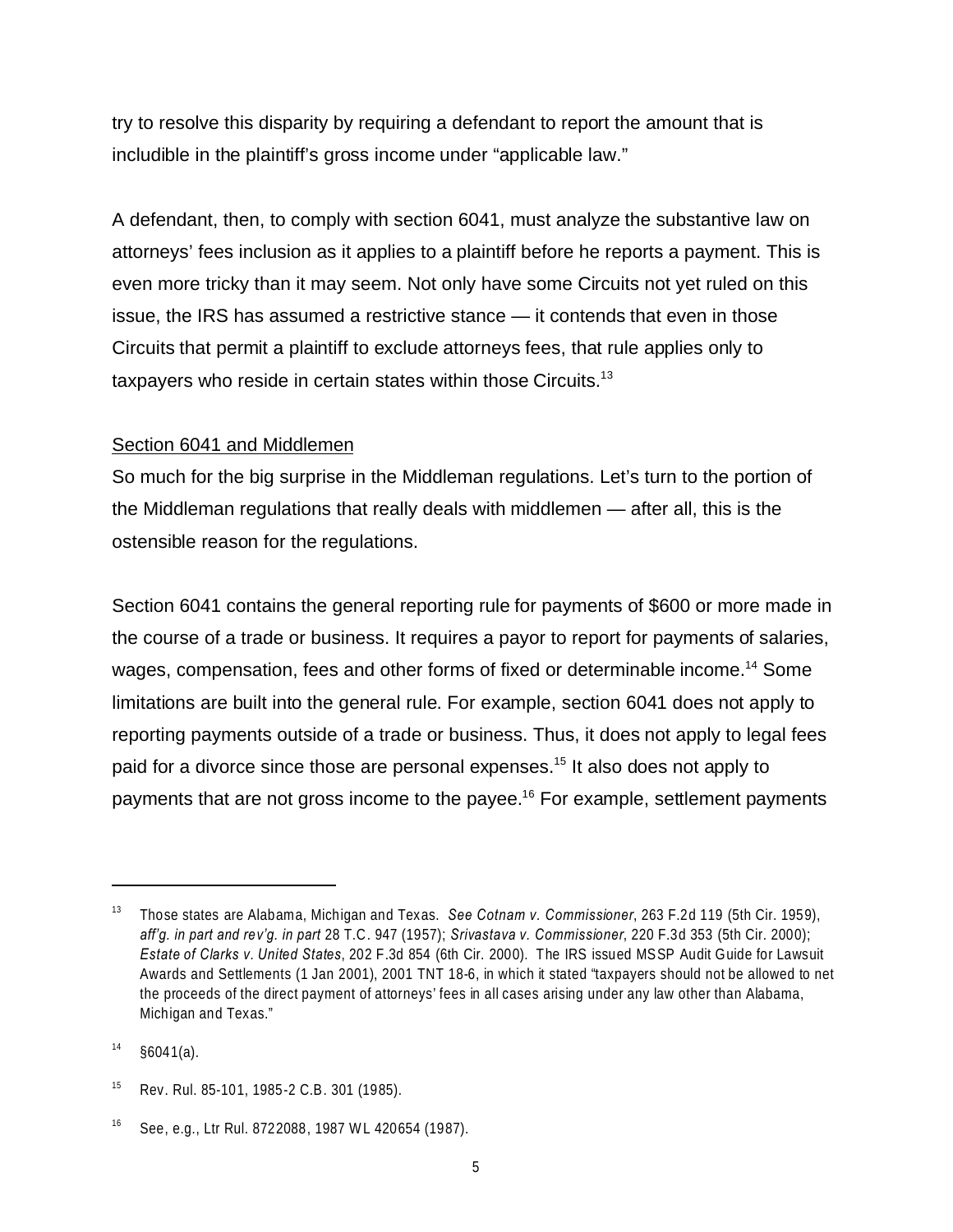for physical injury or physical sickness excludable under section 104(a)(2) do not require reporting.<sup>17</sup>

The Middleman regulations are a subset of section 6041's general reporting rule. They apply to persons making payments on behalf of another (in other words, "middlemen"). The rules try to answer the question of who is the "payor" for purposes of section 6041, and therefore tell us who must report the payment.

Example 2. Bank provides financing to Developer in connection with a constructing a real estate project. Bank (on behalf of Developer) pays for contractor services and materials from its financing account.

When it comes to issuing Form 1099s for the payments, is Bank or Developer the "payor" under section 6041?<sup>18</sup> The Middleman regulations resolve (or at least purport to resolve) this issue. While these regulations obviously apply to escrow agents, their scope reaches further than one might imagine and includes payments made by attorneys. (See our Example 6, below.)

According to the Middleman regulations, a person making payment on behalf of another is a section 6041 "payor" if he either:

(i) performs management or oversight functions in connection with the payment; or

(ii) has a significant economic interest in the payment.<sup>19</sup>

Consider another example.

<sup>17</sup> *See, e.g.,* IRS 2002 Instructions for Form 1099-MISC, at pp. 3-4 (instructing taxpayers not to report payments of damages received on account of personal physical injury or sickness).

<sup>&</sup>lt;sup>18</sup> See Reg.  $$1.6041-1(e)(5)$  Ex. 1.

 $^{19}$  Reg. §1.6041-1(e)(1).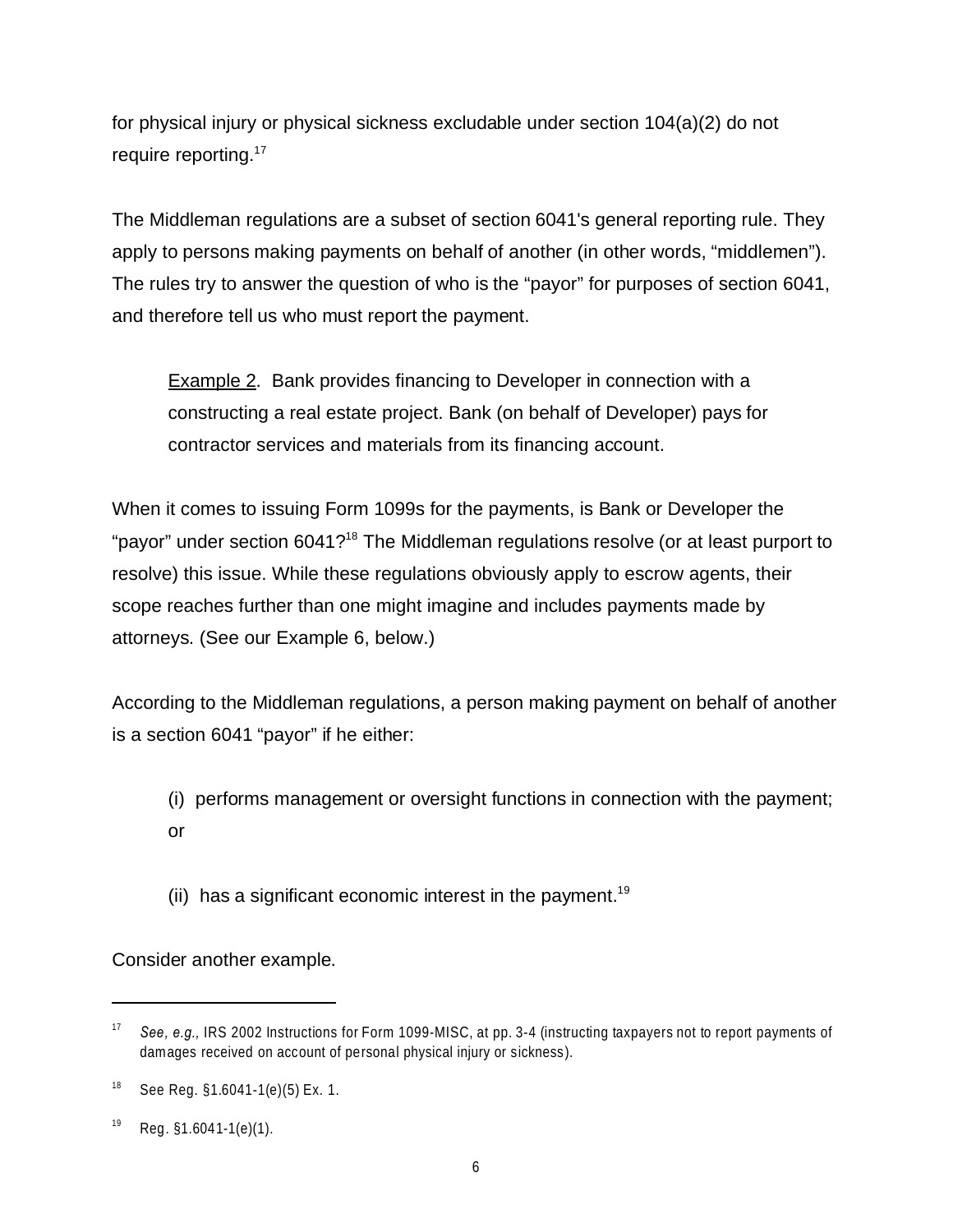Example 3. Mortgage Company holds a mortgage on property owned by a Debtor. The property is damaged in a fire. Debtor's insurance company issues a check to Mortgage Company who holds the proceeds in escrow. Mortgage Company cuts checks from these proceeds to pay subcontractors working on the property.

Although Mortgage Company is making payments on behalf of Debtor, the Middleman regulations conclude Mortgage Company is a "payor" for purposes of section 6041 and must therefore file information reports. Why? Because Mortgage Company has an economic interest in the repaired property.<sup>20</sup>

# Ambiguity in "Management and Oversight"

For attorney-related payments, it is the "management and oversight" prong that is most likely to trigger reporting duties. Unfortunately, the Middleman regulations do not define this term except in the negative. In particular, they state "management and oversight" does not include a person who "performs mere administrative or ministerial functions such as writing checks at another's direction."<sup>21</sup> "Management and oversight," according to the preamble, is a question of fact.

The most helpful quidance is found in the examples<sup>22</sup>. Let's look at two of these fact patterns, one with sufficient management and oversight, the other without.

Example 4.<sup>23</sup> Bank provides financing for Developer's real estate project. Bank takes the following acts with respect to payments it makes on Developer's behalf:

Reg.  $§1.6041-1(e)(5)$  Ex. 2. The Middleman regulations define an economic interest as one that would be compromised if the payment were not made, such as a mechanic's lien on property or loss of collateral.

 $21$  Reg. §1.6041-1(e)(1)(i).

 $22$  Reg.  $$1.6041-1(e)(5)$ .

<sup>23</sup> *See* Reg. §1.6041-1(e)(5) Example 1. This example appears to be based on Revenue Ruling 93-70, 1993-2 C.B. 294 (1993), which was rendered obsolete by the Middleman regulations.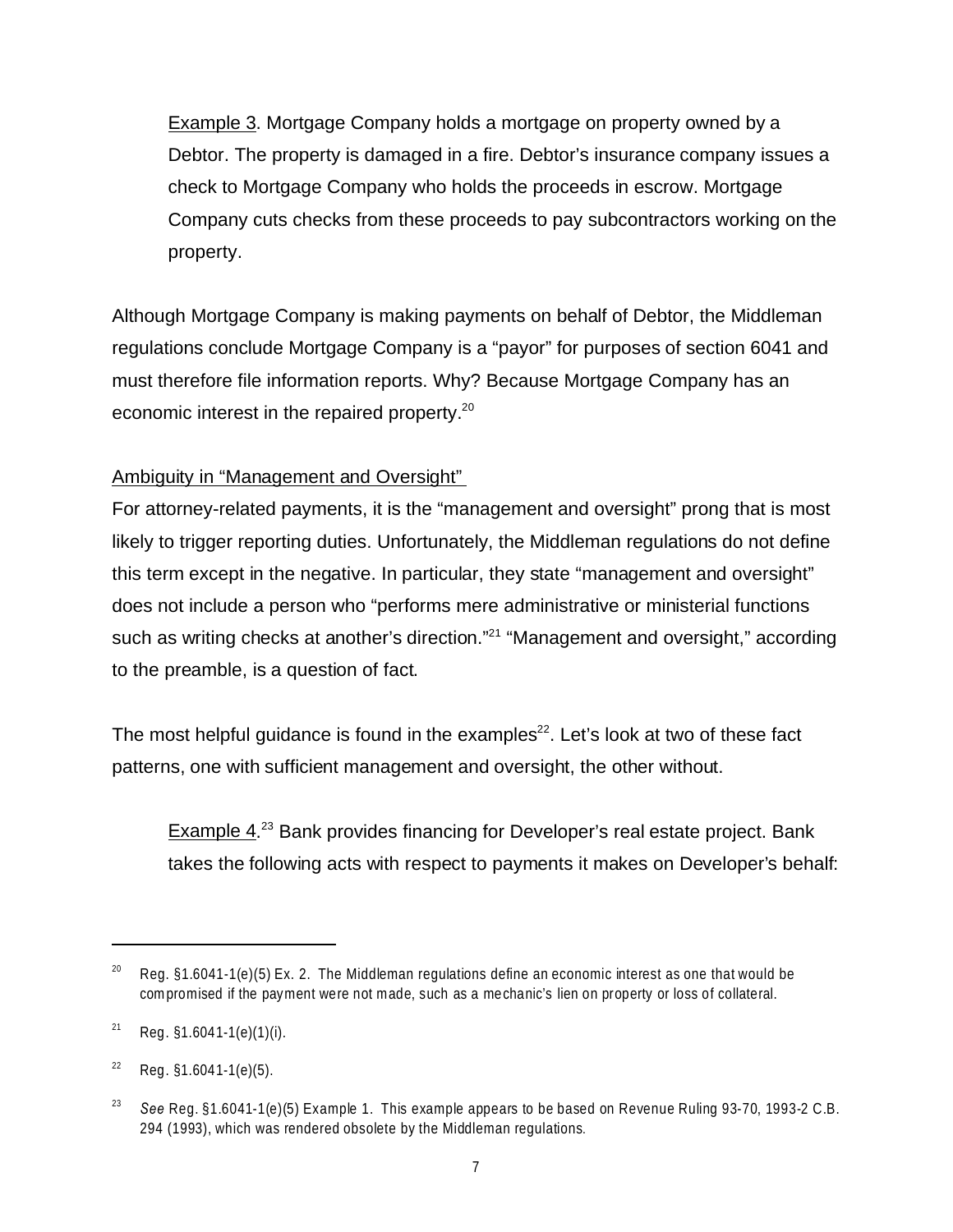- approves payments to contractors;
- $\bullet$  ensures loan proceeds are properly applied;
- ! ensures that all bills are paid to avoid mechanic's liens; and
- conducts site inspections to determine whether work has been completed (but does not check the quality of the work).

The Middleman regulations say that Bank performs management and oversight and so must report the payments. But, it is unclear whether these facts must all be present to trigger reporting, or whether only one (or some combination of them) will trigger reporting duties. As presented in the Middleman regulations, the example strings all the factors together but does not include a helpful conjunctive, such as "or" or "and." (Come on, these are only final regulations after all!) Would the bank, for example, be required to report if it had not conducted site inspections? Presumably not all of these items must be present, but it simply isn't clear from the Middleman regulations. What is clear is that there is no litmus test.

Example 5.<sup>24</sup> Agent, who represents Author, receives a payment from Publisher for a novel written by Author. Agent deposits the money into an account in Author's name. Agent applies the proceeds to pay attorneys, managers and other third parties, all of whom rendered services to Author. With respect to these payments, Agent:

- does not order or direct the provision of services by the third parties; and
- ! exercises no discretion in making the payments to third parties or to the client.

After making these payments, Agent pays the net amount to his client.

 $24$  Reg. §1.6041-1(e)(5) Ex. 6.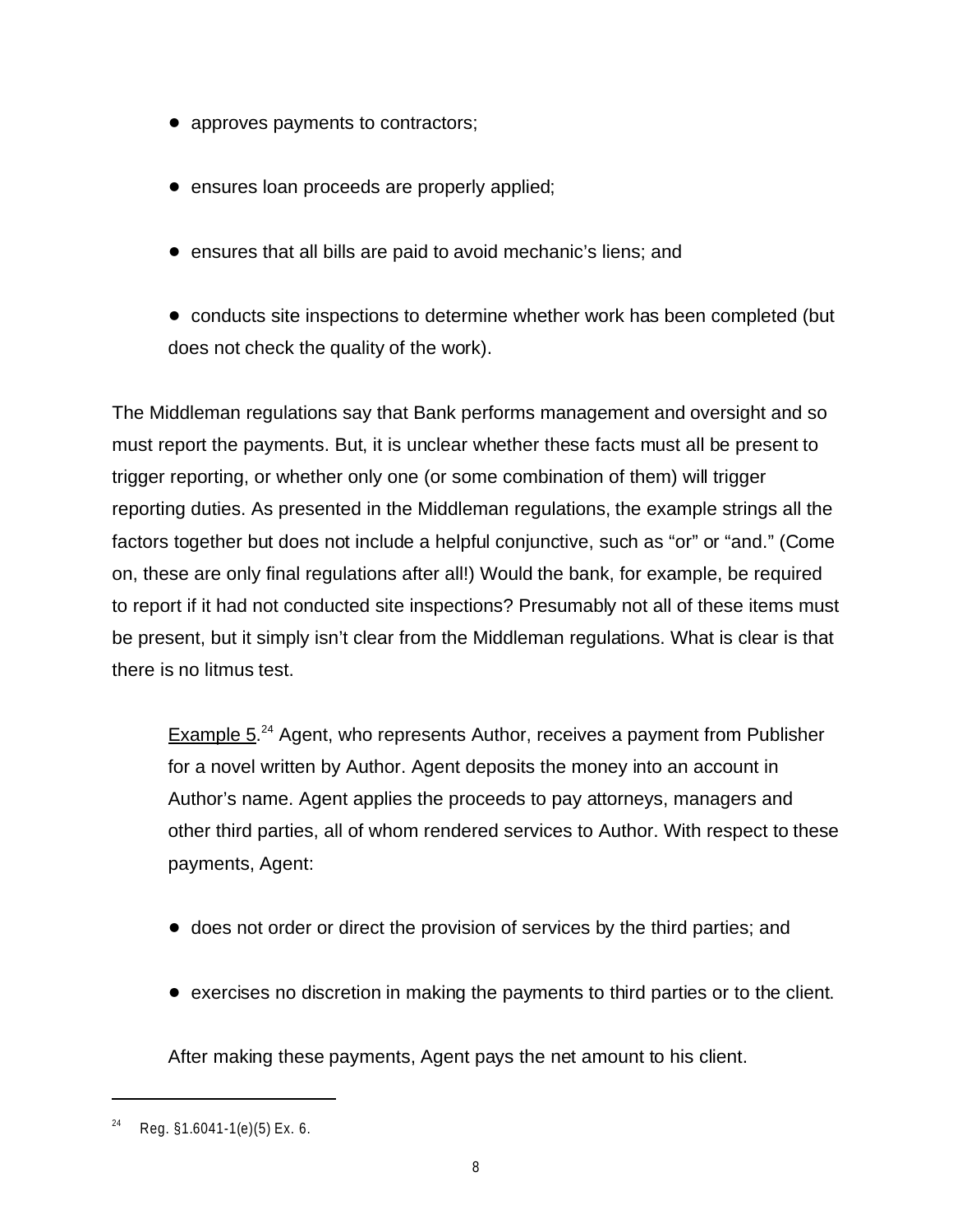The Middleman regulations conclude Agent has not performed management and oversight functions, and so he has no reporting obligations under section 6041.

What can we glean from these examples? It certainly seems to matter how much control a middleman exercises over both making payments themselves and the services for which they are made. But beyond that, there is much grey area. Perhaps the most we can take away from these rules is that anyone making payments on behalf of another who has discretion over the payment amount, timing, or services provided should look very carefully at the Middleman regulations (or else just report the payments). The latter — just report whenever in doubt — may be one of the Service's most insidious messages.

### Reporting Duties Under Section 6045(f)

Enacted as part of the Taxpayer Relief Act of 1997, section 6045(f) explicitly imposes reporting obligations on certain attorney-related payments, in addition to those found in section 6041 and the Middleman regulations. Section 6045(f) generally requires information reporting for any payment made to attorneys with respect to legal services, even where the services were not provided to the payor. For example, a third party, such as a defendant's insurer who issues a settlement check to the claimant's attorney, may be required to report the payment.

Section 6045(f) became effective on December 31, 1997. The Service first issued proposed regulations on May 21, 1999.<sup>25</sup> It withdrew the regulations before they became effective and issued another set of proposed regulations on May 17, 2002<sup>26</sup> (again, this article dubs them the Attorney Payment regulations). It's important to stress

 $25$  64 F.R. 27730, 1999-1 C.B. 1193. For a discussion, see Wood, "More Confusion Over 1099s," Vol. 92, No. 9, Tax Notes (Aug. 27, 2001), p. 1215.

<sup>26</sup> 67 Fed. Reg. 355064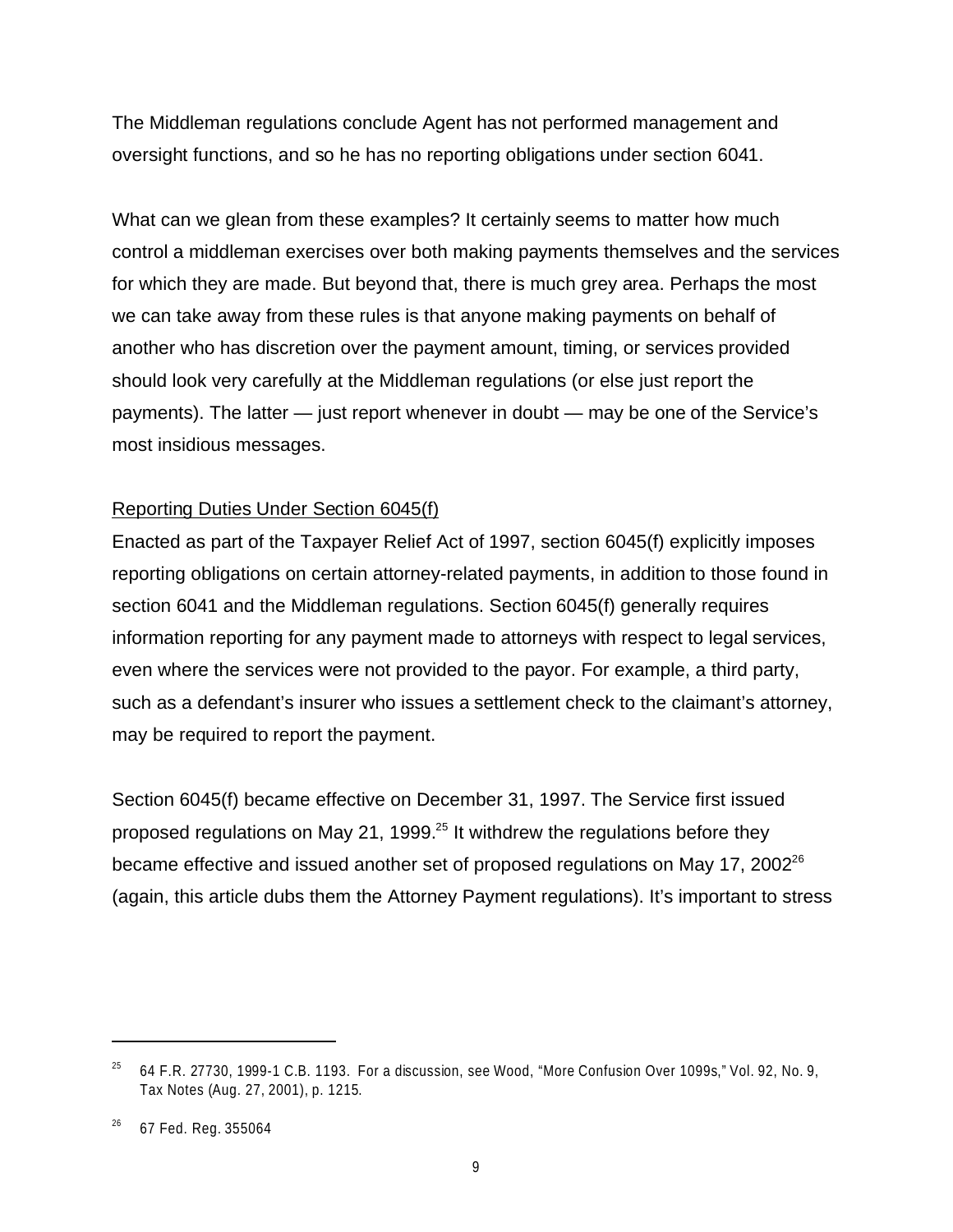that these regulations are not now effective, and will not become effective until two months after they are finalized. $27$ 

# Piecing together the Puzzle

With these navigational tools in hand, it is worth exploring an example involving payments to attorneys and clients to see how the Middleman regulations interpret the effect, and interrelation, of sections 6041 and  $6045(f).^{28}$ 

Example 6. Paula Plaintiff, a claimaint in an employment action, recovered from Egregious Employer, her former employer, lost profits in a claim for breach of contract. Egregious paid the fees into a trust account maintained by Lawrence Lawyer, Paula's attorney. Lawrence used the funds to pay experts, costs and other litigation expenses. With respect to those payments, Lawrence decided whom to hire, he negotiated the amount of payment, and he determined whether the services were performed satisfactorily. Lawrence also had the right to withhold payment in the event of a dispute. After paying his own fees, Lawrence paid the net amount to Paula.

According to the Middleman regulations, here is how sections 6041 and 6045(f) apply to the reporting obligations of Lawrence, Paula and Egregious:

1. Lawrence's payments to the third parties. The Middleman regulations apply to Lawrence's payments for experts, costs and litigation expenses. Lawrence made these payments on behalf of Paula; his reporting duties therefore depend on whether he performed management and oversight functions or had a significant economic interest in the payments. The Middleman regulations tell us that under these facts Lawrence

 $27$  Id. For a full discussion, see Wood, "Proposed Attorney Fee Reporting Regulations", Vol. 96, No. 3, Tax Notes (July 15, 2002), p. 409.

<sup>28</sup> This example is closely based on Examples 7 and 8 in the Middleman regulations. *See* Reg. 1.6041-1(e)(5) Examples 7 and 8.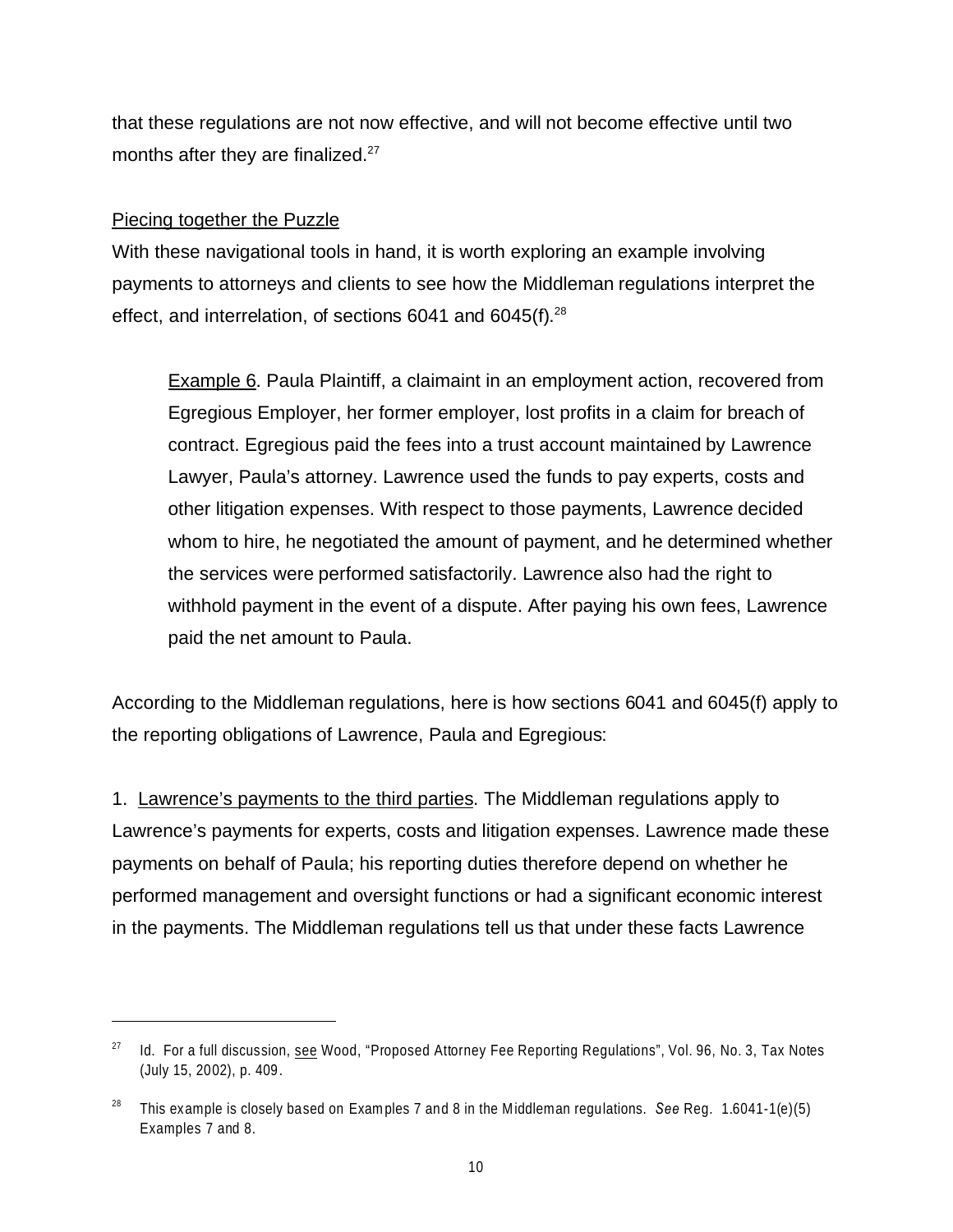performed management and oversight functions. They do not tell us, however, which act(s) was determinative. Lawrence must file information reports for these payments.

Of course, since management and oversight is a question of fact (and there is no litmus test), it is quite possible that an attorney will *not* be performing management and oversight functions for these types of payments. Remember the literary agent in example 5? He (like Lawrence) paid professionals who provided services to his client, but he (unlike Lawrence) did not perform management and oversight functions. If a client were responsible for, say, hiring an expert, negotiating payments, or approving his work, the attorney making payments to the expert may very well not be required to report the payment under section 6041.

2. Lawrence's payment to Paula. Lawrence paid to Paula the net proceeds that Egregious owed her as a result of the lawsuit. In other words, he made the payment on behalf of another. The Middleman regulations conclude (without analysis) that Lawrence neither performed management and oversight functions as to this payment nor had a significant economic interest in it. Lawrence therefore has no information reporting duties for this payment under section 6041.

Once again, since the tests in the regulations are grey and questions of fact, it is at least theoretically possible that reporting under section 6041 may be required when an attorney pays a net recovery amount to a client. However, it is difficult to imagine such a case.

3. Egregious' Payment to Lawrence. The Middleman regulations instruct Egregious to "see" section 6045(f) for its reporting duties, suggesting that section 6041 does not require Egregious to report the payment. This result is consistent with the preamble to the Middleman regulations when they were proposed in October of 2000.<sup>29</sup> The preamble at that time explained that a defendant does not perform management or oversight functions in connection with payments to a claimant's attorney (and thus is not

<sup>29</sup> 65 F.R. 61292, 2000 TNT 205-54 (2000)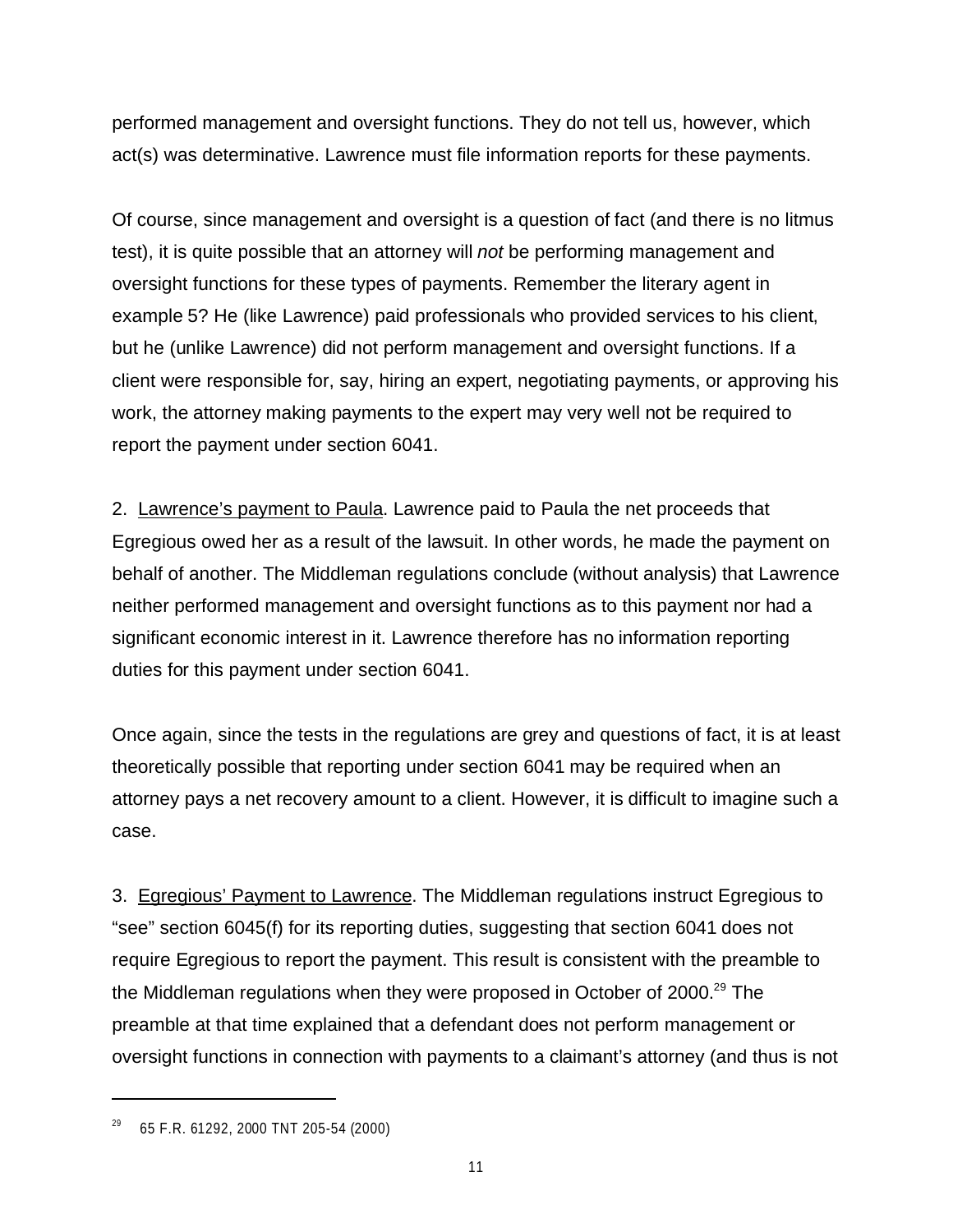a section 6041 "payor"). A defendant is therefore not required to report the payment under section 6041. According to the preamble, "[t]he plaintiff, not the defendant, is required to report the payment of attorney fees to plaintiff's attorney under section 6041."

Egregious is not out of the woods yet  $-$  it must still contend with section 6045(f). This complicates matters. If section 6045(f) were to employ the same definition of "payor" as in section 6041, then it appears Egregious would not be a payor under either section. It could legitimately argue that neither section required it to report the payment.

The preamble to the Attorney Payment regulations attempts to cut the legs off of this argument. The preamble states that "payor" is defined differently for purposes of section 6045(f) than for section 6041. According to the preamble, the Service and Treasury believe Congress intended for section 6045(f) to apply to payments by insurers and defendants to a plaintiff's attorney. The Attorney Payment regulations try to force Egregious to report the payment by defining "payor" to include "an obligor on the payment, or the obligor's insurer or guarantor."<sup>30</sup> Egregious, then, is not a "payor" under the Middleman regulations, although it is a "payor" under the proposed Attorney Payment regulations.

Remember, though, that the Attorney Payment regulations are not yet effective, and they will only become effective if they are finalized. Until that time, the definition of "payor" under section 6045(f) is somewhat up for grabs. Egregious, for example, conceivably could argue the definition of "payor" in section 6041 applies to section 6045(f). In that case, Egregious would not be required to report under either statute.

4. Egregious' Payment to Paula. For this payment, the Middleman regulations instruct Egregious to "see" the section 6041 regulations setting forth the general reporting rule (Regs.  $§1.6041-1(i)$  and (f)),<sup>31</sup> which indicates the payment is outside the scope of the

 $30$  Prop. Regs.  $\S6045-5(d)(3)$ .

 $31$  The reference is to existing paragraph (f), which is renumbered by the 2003 regulations as paragraph (h).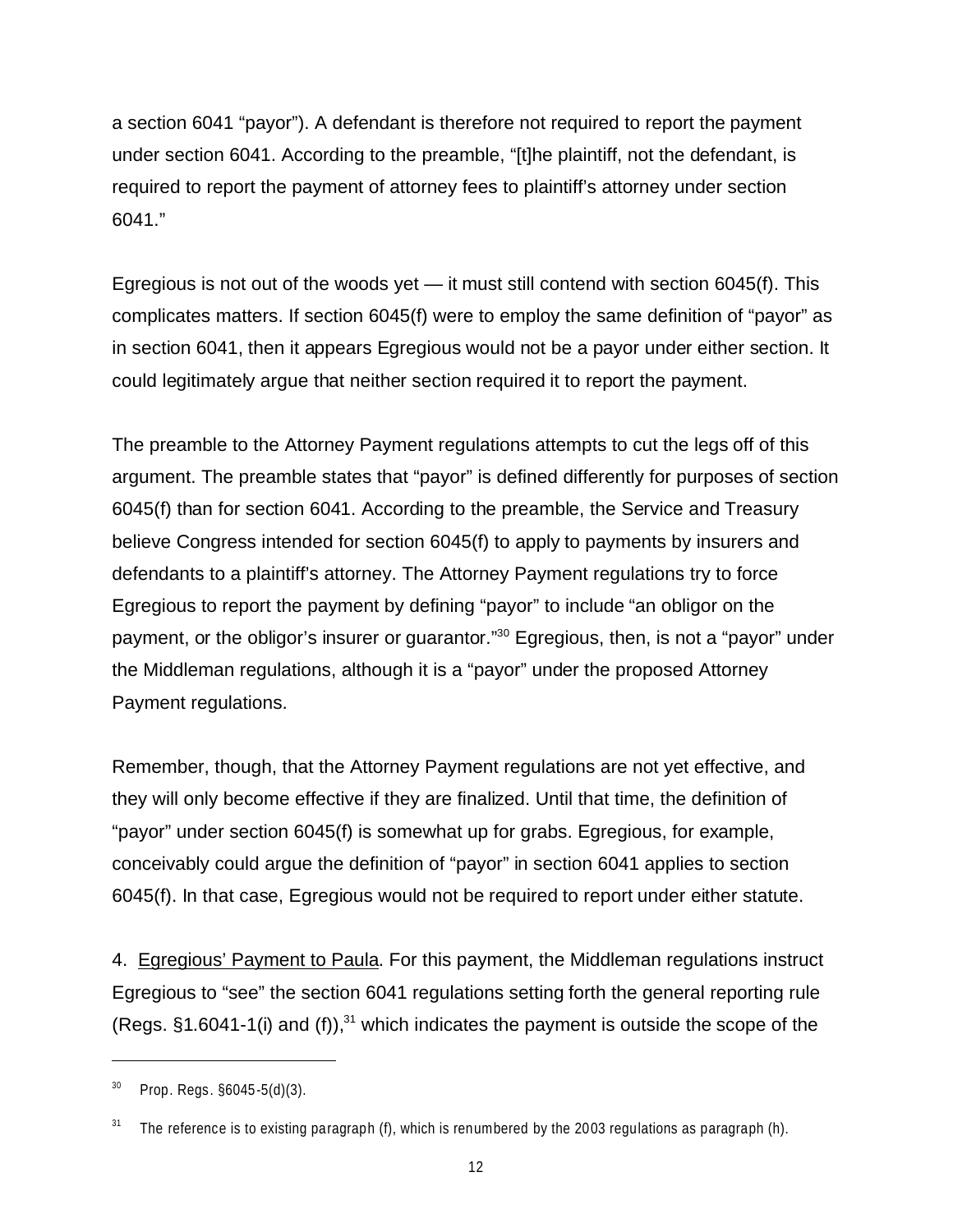Middleman regulations. Thus, Egregious must report the payment to Paula if it otherwise qualifies under section 6041 — *e.g.,* it is \$600 or more, made in the course of Egregious' trade or business, and constitutes gross income to Paula.

Assuming Egregious is required to report the payment, it may be required under the Middleman regulations to report the entire (gross) amount of the payment which Paula is required to include in her gross income, including Lawrence's legal fees. $32$ Determining the correct amount to report to Paula requires Egregious to determine: (i) which Circuit's law applies to Paula; (ii) whether, under the law in that Circuit, Lawrence's fees are includible in Paula's gross income; and, (iii) if the plaintiff is in a Circuit in which attorneys' fees are excluded, whether the Service is right in restricting that rule to certain states within the Circuits. $33$ 

The Middleman regulations are silent as to which set of rules apply to payments made by a defendant's insurer. One might suspect the insurer's payment is to be governed by the same rules that apply to Egregious. Yet, there is a factual difference. Egregious' payments arose from services Paula performed for it. A payment by the insurer would be for services Paula rendered to someone else — Egregious. Thus, the insurer would arguably be making payment on behalf of Egregious. As such, it may (unlike Egregious) be operating under the Middleman regulations. In that event, the insurer's reporting obligations under section 6041 would turn on whether it performed management and oversight functions or had an economic interest in the payment.

5. Paula's Payment to Lawrence. The Middleman regulations instruct Paula to see the general 6041 reporting rule (section  $1.6041-1(a)(i)$ ) as well as the particular rule for payments for professional services. It appears that Paula may be required to report the portion of Egregious' payment that constitute Lawrence's fees to Lawrence,<sup>34</sup> although

 $32$  See §1.6041-1(f).

<sup>&</sup>lt;sup>33</sup> On this point, see footnotes 12 and 13.

 $34$  This result is consistent with the preamble to the Middleman regulations when they were proposed in October 2000, which, as we mentioned earlier, conclude that "[t]he plaintiff, not the defendant, is required to report the